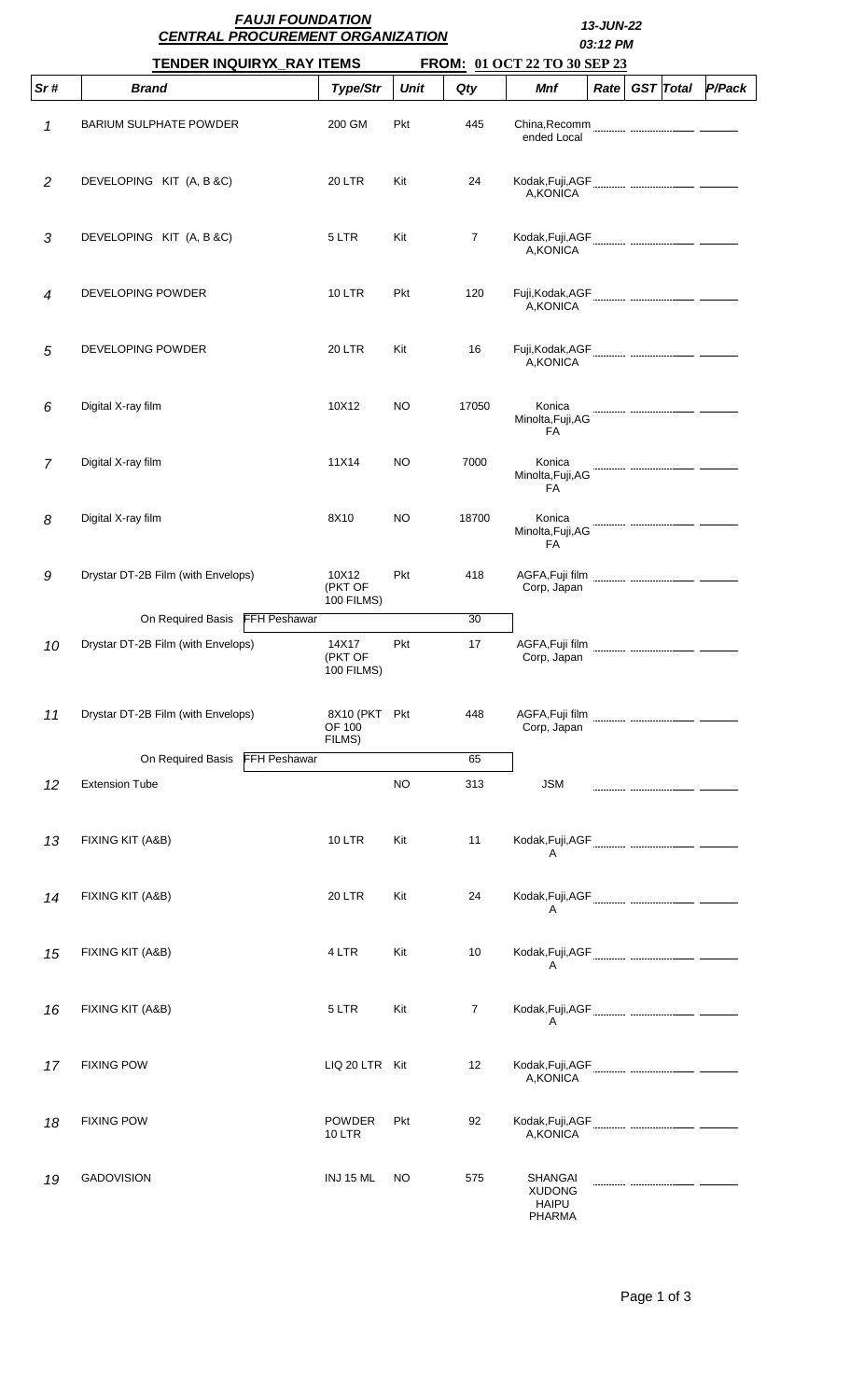|     | <b>TENDER INQUIRYX_RAY ITEMS</b>              |                                                | 13-JUN-22<br>03:12 PM<br>FROM: 01 OCT 22 TO 30 SEP 23 |                      |                                                                                                                |  |  |  |  |  |
|-----|-----------------------------------------------|------------------------------------------------|-------------------------------------------------------|----------------------|----------------------------------------------------------------------------------------------------------------|--|--|--|--|--|
| Sr# | <b>Brand</b>                                  | Type/Str                                       | <b>Unit</b>                                           | Qty                  | <b>Mnf</b><br><b>GST</b> Total<br>P/Pack<br>Rate                                                               |  |  |  |  |  |
| 20  | <b>GASTROGRAFIN LIQUID</b>                    | 100 ML                                         | <b>BOTT</b>                                           | 40                   | Medipharm, Bay<br>er, Schering, Asi<br>a GmbH                                                                  |  |  |  |  |  |
| 21  | High Glossy Thermal Printer Paper             | <b>UPP-110</b><br>HG (TYPE<br>V)               | <b>ROLL</b>                                           | 750                  | SONY JAPAN                                                                                                     |  |  |  |  |  |
| 22  | ULTRASOUND GEL                                | 1 LTR                                          | <b>BOTT</b>                                           | 66                   | <b>Martin Dow</b><br>Marker, Recom<br>mended<br>Local, USA, SON<br>Y, EcoMed,<br>Canada, MARK                  |  |  |  |  |  |
| 23  | ULTRASOUND GEL                                | 2.5 LTR                                        | <b>BOTT</b>                                           | 12 <sup>2</sup>      | <b>ER USA</b><br><b>Martin Dow</b><br>Marker, Recom<br>mended<br>Local, USA, SON<br>Y, EcoMed,<br>Canada, MARK |  |  |  |  |  |
| 24  | ULTRASOUND GEL                                | 250 ML                                         | <b>BOTT</b>                                           | 215                  | ER USA<br><b>Martin Dow</b><br>Marker, Recom<br>mended<br>Local, USA, SON<br>Y, EcoMed,<br>Canada, MARK        |  |  |  |  |  |
| 25  | ULTRASOUND GEL                                | 5 LTR                                          | <b>BOTT</b>                                           | 430                  | ER USA<br><b>Martin Dow</b><br>Marker, Recom<br>mended<br>Local, USA, SON<br>Y, EcoMed,<br>Canada, MARK        |  |  |  |  |  |
| 26  | ULTRASOUND PRINTING                           |                                                | <b>ROLL</b>                                           | 120                  | ER USA<br><b>IMPORTED</b>                                                                                      |  |  |  |  |  |
| 27  | ULTRASOUND THERMAL PRINTING PAPER             | HIGH<br>GLOSSARY<br>(110 UPP<br>(HG) X<br>18M) | ROLL                                                  | 344                  | SONY<br>JAPAN, IMPOR<br>TED                                                                                    |  |  |  |  |  |
| 28  | ULTRASOUND THERMAL PRINTING PAPER             | <b>NORMAL</b><br><b>UPP-110S</b><br>TYPE 1     | <b>ROLL</b>                                           | 92                   | SONY<br>JAPAN, IMPOR<br>TED                                                                                    |  |  |  |  |  |
| 29  | ULTRAVIST 370                                 | INJ 50 ML                                      | VIAL                                                  | 750                  | er, Schering AG                                                                                                |  |  |  |  |  |
| 30  | UROGRAFIN 76%                                 | <b>INJ 20 ML</b>                               | AMP                                                   | 275                  | ering                                                                                                          |  |  |  |  |  |
| 31  | X-RAY FILM<br>FFH Multan<br>On Required Basis | $10" * 12"$                                    | Pkt                                                   | 64<br>$\overline{5}$ | <b>ICA</b>                                                                                                     |  |  |  |  |  |
| 32  | X-RAY FILM                                    | 12" * 15"                                      | Pkt                                                   | 119                  | <b>ICA</b>                                                                                                     |  |  |  |  |  |
| 33  | X-RAY FILM                                    | 14" * 14"                                      | Pkt                                                   | 50                   | <b>ICA</b>                                                                                                     |  |  |  |  |  |
| 34  | X-RAY FILM                                    | 14" * 17"                                      | Pkt                                                   | 28                   | <b>ICA</b>                                                                                                     |  |  |  |  |  |
| 35  | <b>X-RAY FILM</b>                             | $14"$ *<br>17"(SINGLE<br>QUOTED<br>FILM)       | Pkt                                                   | 350                  | <b>ICA</b>                                                                                                     |  |  |  |  |  |